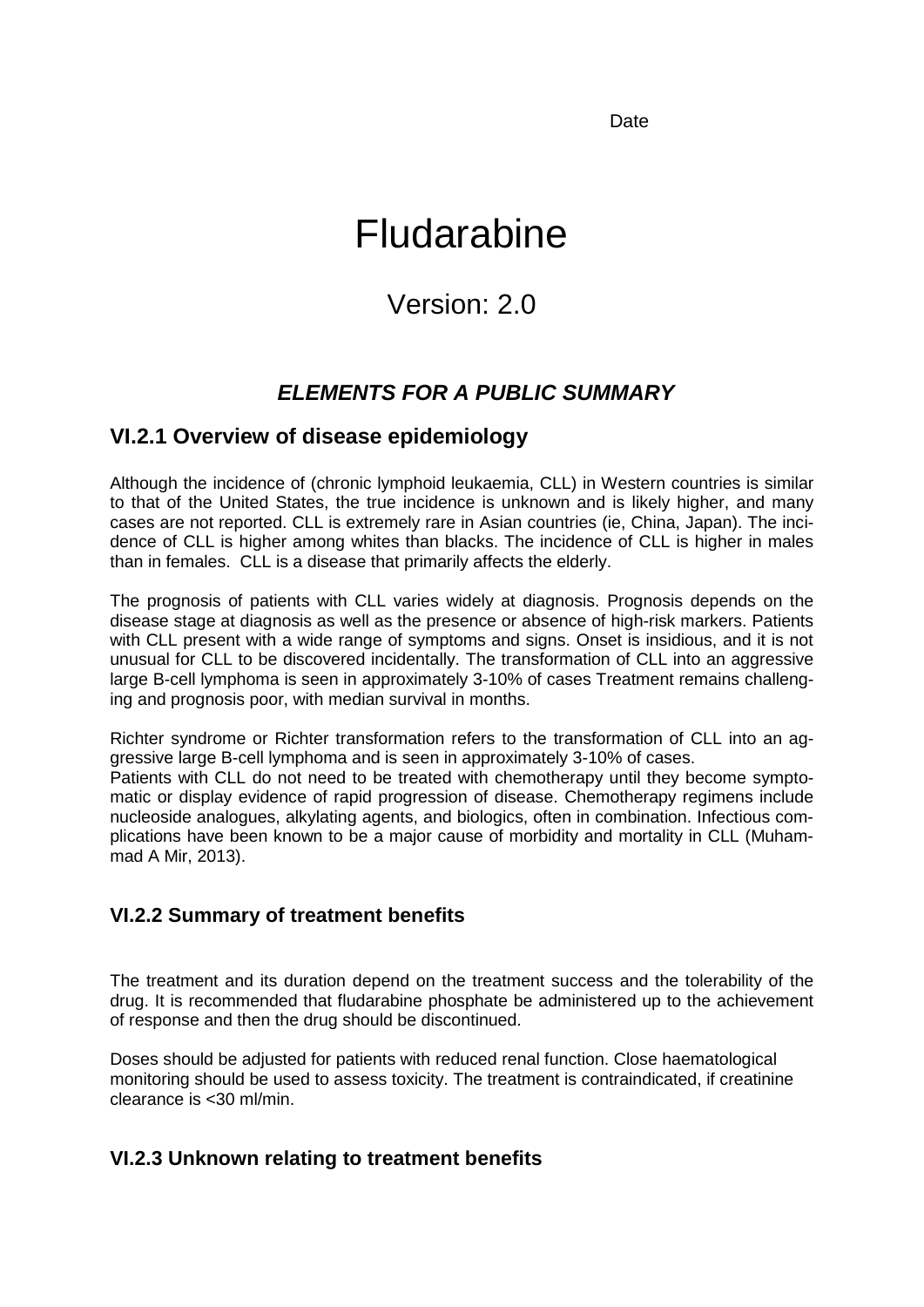No data are available concerning the use of fludarabine phosphate in patients with hepatic impairment, and it should be used with caution and administered if the perceived benefit outweighs any potential risk.

Fludarabine is not recommended for use in children and adolescents below age 18, due to a lack of data on safety and efficacy. And since there are limited data for the use of fludarabine in elderly persons (>75 years), caution should be exercised with the administration of fludarabine in these patients

### **VI.2.4 Summary of safety concerns**

| <b>Risk</b>                                                                                                                                                                                                                                                                                                                                                                                                                                                                                                                                                                                       | What is known                                                                                                                                                                                                                                                                                                                                                                                                                                                                                                                                  | Preventability                                                                                                                                                                                                                                                                                                                                                                                                                                                       |
|---------------------------------------------------------------------------------------------------------------------------------------------------------------------------------------------------------------------------------------------------------------------------------------------------------------------------------------------------------------------------------------------------------------------------------------------------------------------------------------------------------------------------------------------------------------------------------------------------|------------------------------------------------------------------------------------------------------------------------------------------------------------------------------------------------------------------------------------------------------------------------------------------------------------------------------------------------------------------------------------------------------------------------------------------------------------------------------------------------------------------------------------------------|----------------------------------------------------------------------------------------------------------------------------------------------------------------------------------------------------------------------------------------------------------------------------------------------------------------------------------------------------------------------------------------------------------------------------------------------------------------------|
| <b>Myelosuppression</b>                                                                                                                                                                                                                                                                                                                                                                                                                                                                                                                                                                           |                                                                                                                                                                                                                                                                                                                                                                                                                                                                                                                                                |                                                                                                                                                                                                                                                                                                                                                                                                                                                                      |
| Bone marrow is the spongy tissue<br>inside some of your bones. It con-<br>tains immature cells, called stem<br>cells. The stem cells can develop<br>into the red blood cells that carry<br>oxygen through your body, the white<br>blood cells that fight infections, and<br>the platelets that help with blood<br>clotting.<br>If you have a bone marrow disease,<br>there are problems with the stem<br>cells or how they develop. Leukemia<br>is a cancer in which the bone mar-<br>row produces abnormal white blood<br>cells. With aplastic anemia, the bone<br>marrow doesn't make red blood | Severe bone marrow suppres-<br>sion, notably anaemia, throm-<br>bocytopenia and neutropenia,<br>has been reported in patients<br>treated with fludarabine phos-<br>phate. In a Phase I intravenous<br>study in adult solid tumour pa-<br>tients. Most patients had hae-<br>matological impairment at base-<br>line either as a result of disease<br>or as a result of prior myelosup-<br>pressive therapy.<br>Cumulative myelosuppression<br>may be seen. While chemother-<br>apy-induced myelosuppression<br>is often reversible, administra- | While myelosuppression<br>usually is reversible,<br>careful he-matologic<br>monitoring is necessary<br>during fludarabine thera-<br>py. Depending on the<br>severity of hematologic<br>toxicity, dosage adjust-<br>ment, interruption of<br>therapy, and/or transfu-<br>sions may be necessary.<br>Recovery of neutrophil<br>and platelet count usual-<br>ly is complete within 5-7<br>weeks after discontinu-<br>ance of fludarabine ther-<br>apy, but occasionally |
| cells.                                                                                                                                                                                                                                                                                                                                                                                                                                                                                                                                                                                            | tion of fludarabine phosphate re-<br>quires careful haematological<br>monitoring.                                                                                                                                                                                                                                                                                                                                                                                                                                                              | may require longer peri-<br>ods. Bone marrow fibro-<br>sis has occurred rarely                                                                                                                                                                                                                                                                                                                                                                                       |
| Autoimmune disorder                                                                                                                                                                                                                                                                                                                                                                                                                                                                                                                                                                               |                                                                                                                                                                                                                                                                                                                                                                                                                                                                                                                                                |                                                                                                                                                                                                                                                                                                                                                                                                                                                                      |
| Your body's immune system pro-<br>tects you from disease and infection.<br>But if you have an autoimmune dis-<br>ease, your immune system attacks<br>healthy cells in your body by mis-<br>take. Autoimmune diseases can af-<br>fect many parts of the body.                                                                                                                                                                                                                                                                                                                                      | Irrespective of any previous his-<br>tory of autoimmune processes<br>or Coombs test status, life-<br>threatening and sometimes fatal<br>autoimmune phenomena have<br>been reported to occur during or<br>after treatment with fludarabine<br>phosphate. The majority of pa-<br>tients experiencing haemolytic<br>anaemia developed a recur-<br>rence in the haemolytic process<br>after rechallenge with fludara-<br>bine phosphate. Patients treated<br>with fludarabine phosphate<br>should be closely monitored for<br>signs of haemolysis  | It is not known if admin-<br>istration of corticoster-<br>oids is bene-ficial for<br>management of these<br>hemolytic episodes. Pa-<br>tients receiving fludara-<br>bine should be evaluated<br>and monitored closely<br>for hemolysis                                                                                                                                                                                                                               |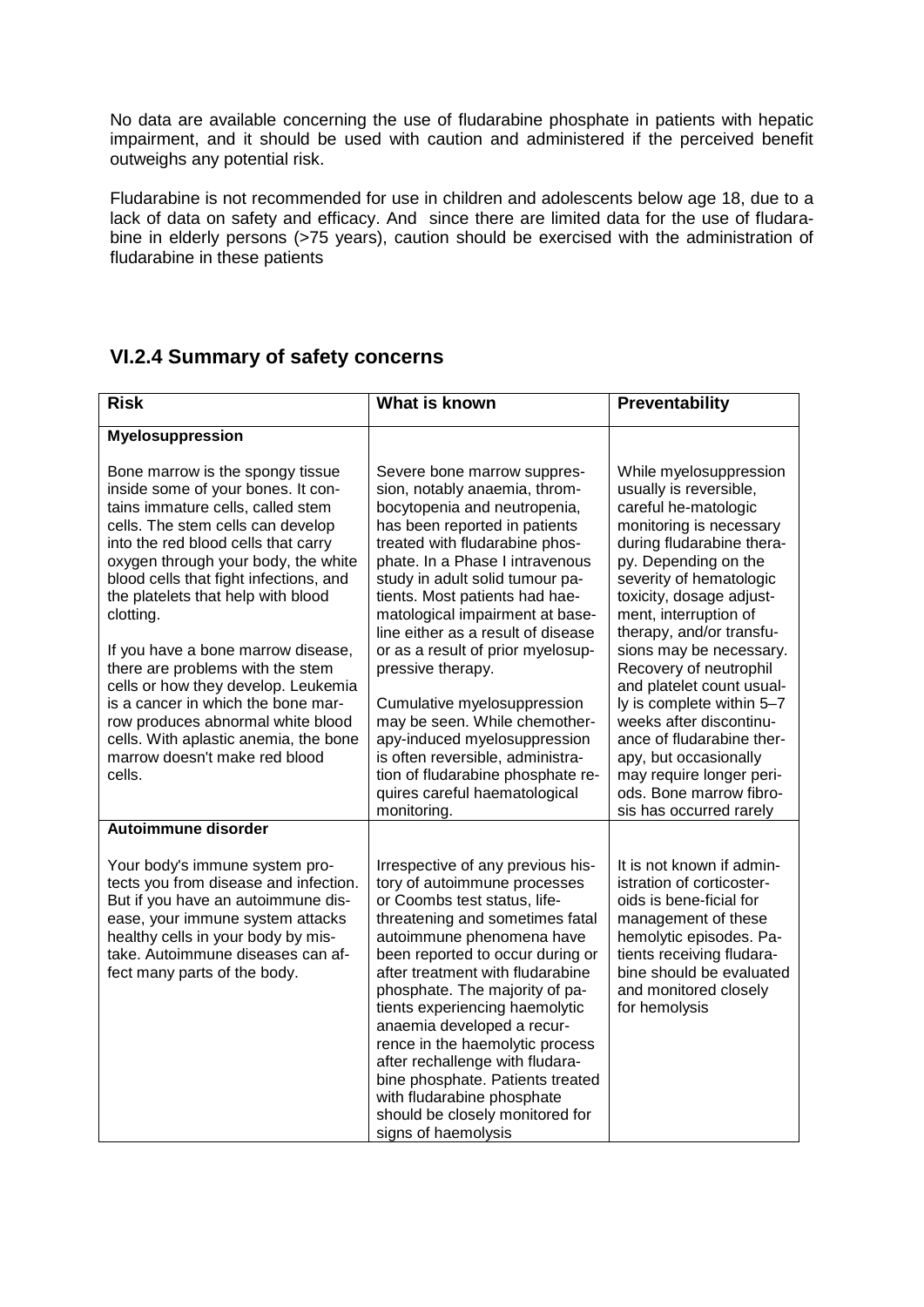| <b>Neurotoxicity</b>                                                                                                                                                                                                                                                                                                                                                                                                                                                                     |                                                                                                                                                                                                                                                                                                                                                                                                                                                                                                                                                                                                                                                                   |                                                                                                                                                                                                                                                                                                                                                                                                                                                                                                                                                                                                                                                                             |
|------------------------------------------------------------------------------------------------------------------------------------------------------------------------------------------------------------------------------------------------------------------------------------------------------------------------------------------------------------------------------------------------------------------------------------------------------------------------------------------|-------------------------------------------------------------------------------------------------------------------------------------------------------------------------------------------------------------------------------------------------------------------------------------------------------------------------------------------------------------------------------------------------------------------------------------------------------------------------------------------------------------------------------------------------------------------------------------------------------------------------------------------------------------------|-----------------------------------------------------------------------------------------------------------------------------------------------------------------------------------------------------------------------------------------------------------------------------------------------------------------------------------------------------------------------------------------------------------------------------------------------------------------------------------------------------------------------------------------------------------------------------------------------------------------------------------------------------------------------------|
| Neurologic diseases are disorders of<br>the brain, spinal cord and nerves<br>throughout your body. Together they<br>control all the workings of the body.<br>Neurotoxicity has been associated<br>with an irreversible central nervous<br>system toxicity characterised by de-<br>layed blindness, coma, and death                                                                                                                                                                       | The effect of chronic administra-<br>tion of fludarabine phosphate on<br>the central nervous system is<br>unknown. Patients should be<br>closely observed for signs of<br>neurologic effects. When used<br>at high doses in dose-ranging<br>studies in patients with acute<br>leukaemia, fludarabine phos-<br>phate was associated with se-<br>vere neurological effects, includ-<br>ing blindness, coma and death.<br>Patients treated at doses in the<br>range of the dose recommend-<br>ed for chronic lymphocytic leu-<br>kameia, severe central nerv-ous<br>system toxicity occurred rarely<br>(coma, seizures and agitation)<br>or uncommonly (confusion) ( | While some clinicians<br>recommended during<br>early studies with the<br>drug that even patients<br>receiving relatively low<br>dosages (e.g., those cur-<br>rently recommended for<br>chronic lymphocytic leu-<br>kaemia) be monitored<br>closely with fre-quent<br>neurologic evaluation<br>and tests for possible<br>neurotoxic effects, most<br>clinicians currently sug-<br>gest that such evaluation<br>would not be cost-<br>effective and that visual<br>changes generally can<br>be monitored as evi-<br>dence of neu-rotoxicity                                                                                                                                   |
| Transfusion-associated graft ver-                                                                                                                                                                                                                                                                                                                                                                                                                                                        |                                                                                                                                                                                                                                                                                                                                                                                                                                                                                                                                                                                                                                                                   |                                                                                                                                                                                                                                                                                                                                                                                                                                                                                                                                                                                                                                                                             |
| sus host disease                                                                                                                                                                                                                                                                                                                                                                                                                                                                         |                                                                                                                                                                                                                                                                                                                                                                                                                                                                                                                                                                                                                                                                   | Prevention can be                                                                                                                                                                                                                                                                                                                                                                                                                                                                                                                                                                                                                                                           |
| Transfusion-associated graft versus<br>host disease is a rare complication<br>of blood transfusion, in which the<br>donor T lymphocytes mount an im-<br>mune response against the recipi-<br>ent's lymphoid tissue. Donor lym-<br>phocytes are usually identified as<br>foreign and destroyed by the recipi-<br>ent's immune system. However, in<br>situations where the immune system<br>is not able to destroy the donor lym-<br>phocytes, the result is graft versus<br>host disease. | Transfusion-associated graft-<br>versus-host disease (re-action<br>by the transfused immunocom-<br>petent lympho-cytes to the host)<br>has been observed after trans-<br>fusion of non-irradiated blood in<br>patients treated with fludar-<br>abine phosphate. Fatal outcome<br>as a consequence of this dis-<br>ease has been reported with a<br>high frequency. Therefore, to<br>minimize the risk, patients who<br>require blood transfusion and<br>who are undergoing, or who<br>have received, treatment with<br>fludarabine phosphate should<br>receive irradiated blood only.                                                                             | achieved either by com-<br>plete removal of T-<br>lymphocytes from do-<br>nors blood or by abolish-<br>ing their proliferating po-<br>tentials. Available meth-<br>ods of leuko-depletion<br>are not effective in pre-<br>venting TA-GVHD. Only<br>effective way is to inacti-<br>vate T-lymhocytes. This<br>can be achieved by irra-<br>diating blood product<br>with gamma or X-ray<br>irradiation. The concerns<br>about malignant trans-<br>formation of cells or re-<br>activation of intracellular<br>viruses have not been<br>proved so far. Newer<br>technologies for T-cell<br>in-activation, which are<br>not based on irradiation,<br>are currently under trial. |
| <b>Skin cancer</b>                                                                                                                                                                                                                                                                                                                                                                                                                                                                       |                                                                                                                                                                                                                                                                                                                                                                                                                                                                                                                                                                                                                                                                   |                                                                                                                                                                                                                                                                                                                                                                                                                                                                                                                                                                                                                                                                             |
| Skin cancer is a malignant growth<br>on the outer layer of the skin. A ma-<br>lignant growth is one that has the<br>potential to cause death. Skin can-<br>cers are often divided into two gen-<br>eral groups: malignant melanomas<br>and non-melanoma cancers.                                                                                                                                                                                                                         | The worsening or flare up of<br>pre-existing skin cancer lesions<br>as well as new onset of skin<br>cancer have<br>been reported in some patients<br>to occur during or after fludara-<br>bine phosphate therapy.                                                                                                                                                                                                                                                                                                                                                                                                                                                 | Patients who have lym-<br>phoma-associated skin<br>cancer should undergo<br>aggressive treatment<br>approaches to de-crease<br>the chances of recur-<br>rence and skin cancer-<br>associated morbidity and<br>mortality. Preventive                                                                                                                                                                                                                                                                                                                                                                                                                                         |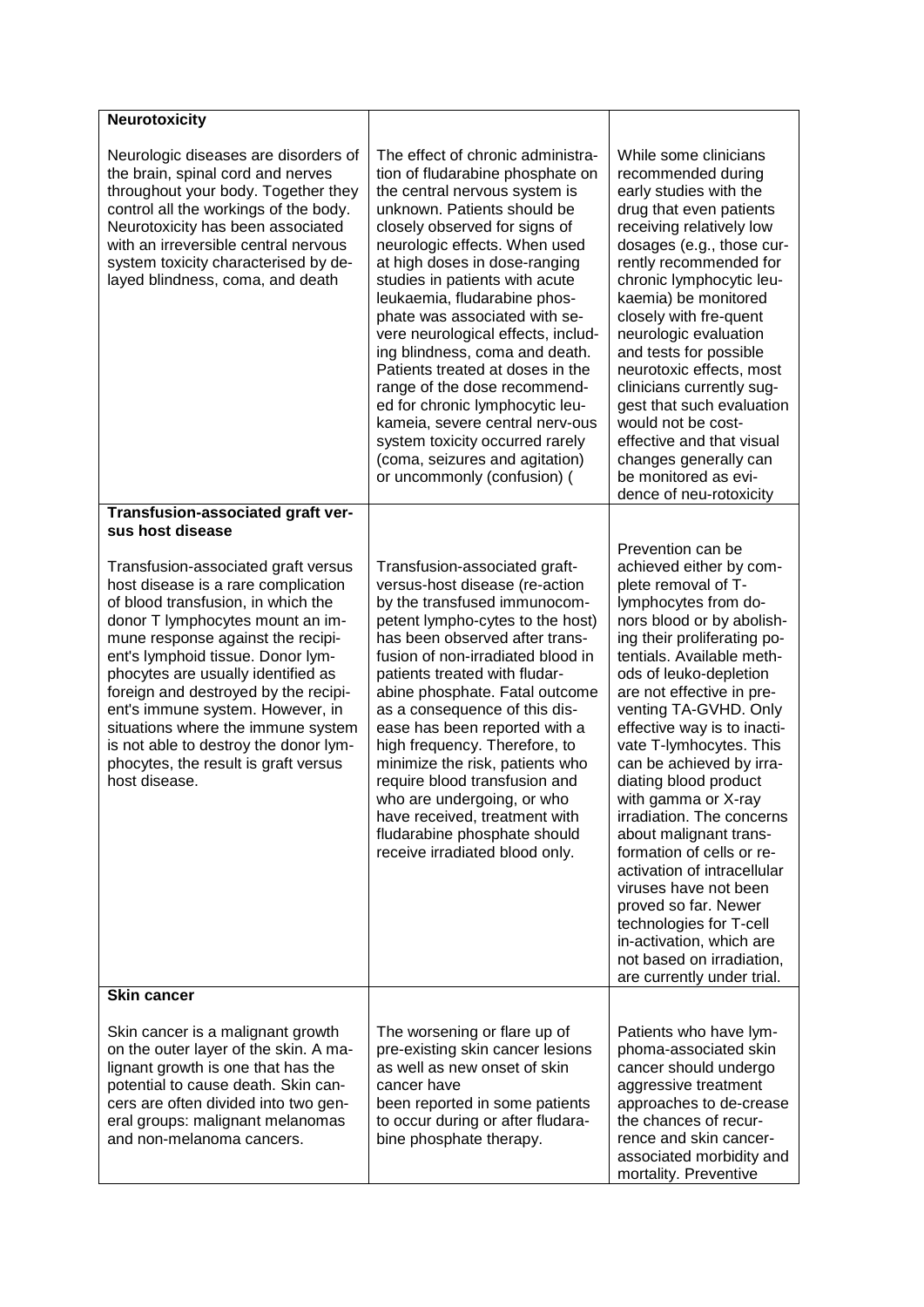|                                                                                                                                                                                                                                                                            |                                                                                                                                                                                                                                                                                                                                                                                                                                                             | strategies, such as early<br>detection, sun-protective<br>behavior, frequent der-<br>matologic examinations<br>and education directed<br>toward the patient with<br>lymphoma, may not only<br>prevent the de-<br>velopment of aggressive<br>skin cancer, but also<br>have a higher rate of<br>successfully treating ear-<br>ly forms of skin cancer in<br>this high-risk patient<br>population |
|----------------------------------------------------------------------------------------------------------------------------------------------------------------------------------------------------------------------------------------------------------------------------|-------------------------------------------------------------------------------------------------------------------------------------------------------------------------------------------------------------------------------------------------------------------------------------------------------------------------------------------------------------------------------------------------------------------------------------------------------------|------------------------------------------------------------------------------------------------------------------------------------------------------------------------------------------------------------------------------------------------------------------------------------------------------------------------------------------------------------------------------------------------|
| <b>Tumor lysis syndrome</b>                                                                                                                                                                                                                                                |                                                                                                                                                                                                                                                                                                                                                                                                                                                             |                                                                                                                                                                                                                                                                                                                                                                                                |
| Tumor lysis syndrome is a group of<br>metabolic complications that can<br>occur after treatment of cancer                                                                                                                                                                  | Tumour lysis syndrome has<br>been reported in patients with<br>large tumour burdens. Since<br>fludarabine phosphate can in-<br>duce a response as early as the<br>first week of treatment, precau-<br>tions should be taken in those<br>patients at risk of developing<br>this complication.                                                                                                                                                                | Early recognition of<br>signs and symptoms of<br>patients at risk for tumor<br>lysis syndrome, including<br>identification of ab-<br>normal clinical and la-<br>boratory values, can<br>lead to suc-cessful pre-<br>vention of the otherwise<br>life-threatening com-<br>plications of the condi-<br>tion                                                                                      |
| <b>Reproductive toxicity</b>                                                                                                                                                                                                                                               |                                                                                                                                                                                                                                                                                                                                                                                                                                                             |                                                                                                                                                                                                                                                                                                                                                                                                |
| An adverse effect on many aspect of<br>male or female sexual structure or<br>function,<br>which would interfere with the pro-<br>duction of development of normal<br>offspring which could be reared to<br>sexual maturity, capable in turn of<br>reproducing the species. | Fludarabine phosphate should<br>not be used during pregnancy<br>unless clearly necessary (e.g.<br>life-threatening situation, no al-<br>ternative safer treatment availa-<br>ble without compromising the<br>therapeutic bene-fit, treatment<br>cannot be avoided). It has the<br>potential to cause fetal harm<br>Pre-scribers may only consider<br>the use of fludarabine, if the po-<br>tential benefits justify the poten-<br>tial risks to the foetus. | Women should avoid<br>becoming pregnant while<br>on fludarabine therapy.<br>Women of childbearing<br>potential must be ap-<br>prised of the potential<br>hazard to the foetus                                                                                                                                                                                                                  |

### **Important potential risks**

| <b>Important potential risks</b> | Myelosuppression                                 |  |
|----------------------------------|--------------------------------------------------|--|
|                                  | Autoimmune disorders                             |  |
|                                  | Neurotoxicity                                    |  |
|                                  | Transfusion-associated graft-versus-host disease |  |
|                                  | Skin cancer                                      |  |
|                                  | Tumour lysis syndrome                            |  |
|                                  | Reproductive toxicity                            |  |